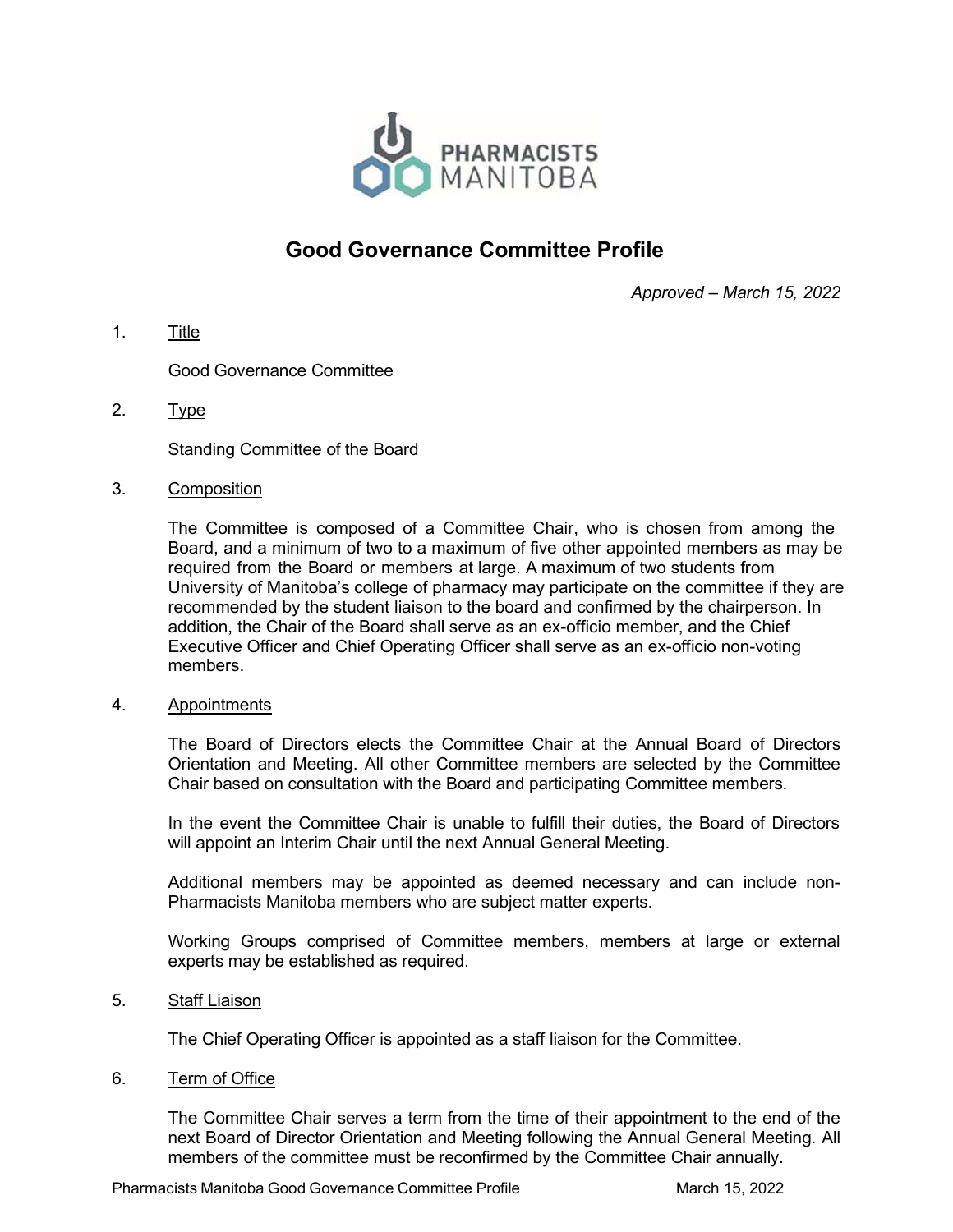## 7. Meetings

- The Committee meets at the call of the chair on a regular basis or at least 2 weeks prior to each Board Meeting.
- Meetings may be conducted in person, by teleconference or by video conferencing.
- To facilitate communications, a copy of the agenda will be circulated one week in advance of each meeting to the members of the committee.
- Quorum shall be the majority of the members of the Good Governance Committee other than ex-officio members.
- In the absence of the Committee Chair, the members of the Committee shall appoint an Acting Chair.
- Communication will be conducted primarily through email or by telephone when an urgent response is required.
- The Committee will adhere to all Pharmacists Manitoba By-Laws.

## 8. Reporting

- This Committee reports to the Board. Committee meeting minutes will be posted to the Virtual Boardroom within two weeks of each meeting.
- Committee reports will be provided for each Board of Directors meeting as per Pharmacists Manitoba board report template.
- Urgent matters will be brought to the attention of the President and CEO immediately and as necessary.
- Reports containing specific recommendations must include possible budget implications as part of the report.
- Financial requests must be submitted to the Internal Relations Committee for review prior to submission to the Board for approval.

## 9. Terms of Reference

This Committee ensures that the governance of Pharmacists Manitoba is relevant, transparent, functional, and accountable to its membership. The Committee assists the Board in providing long term vision, and in protecting the reputation and values of the association. The Committee will review on an annual basis the Committee Profile for the Good Governance Committee.

- A. By-Laws
	- Annually review the By-Laws, with recommendations to the Board, and approval by the membership at the Annual General Meeting.